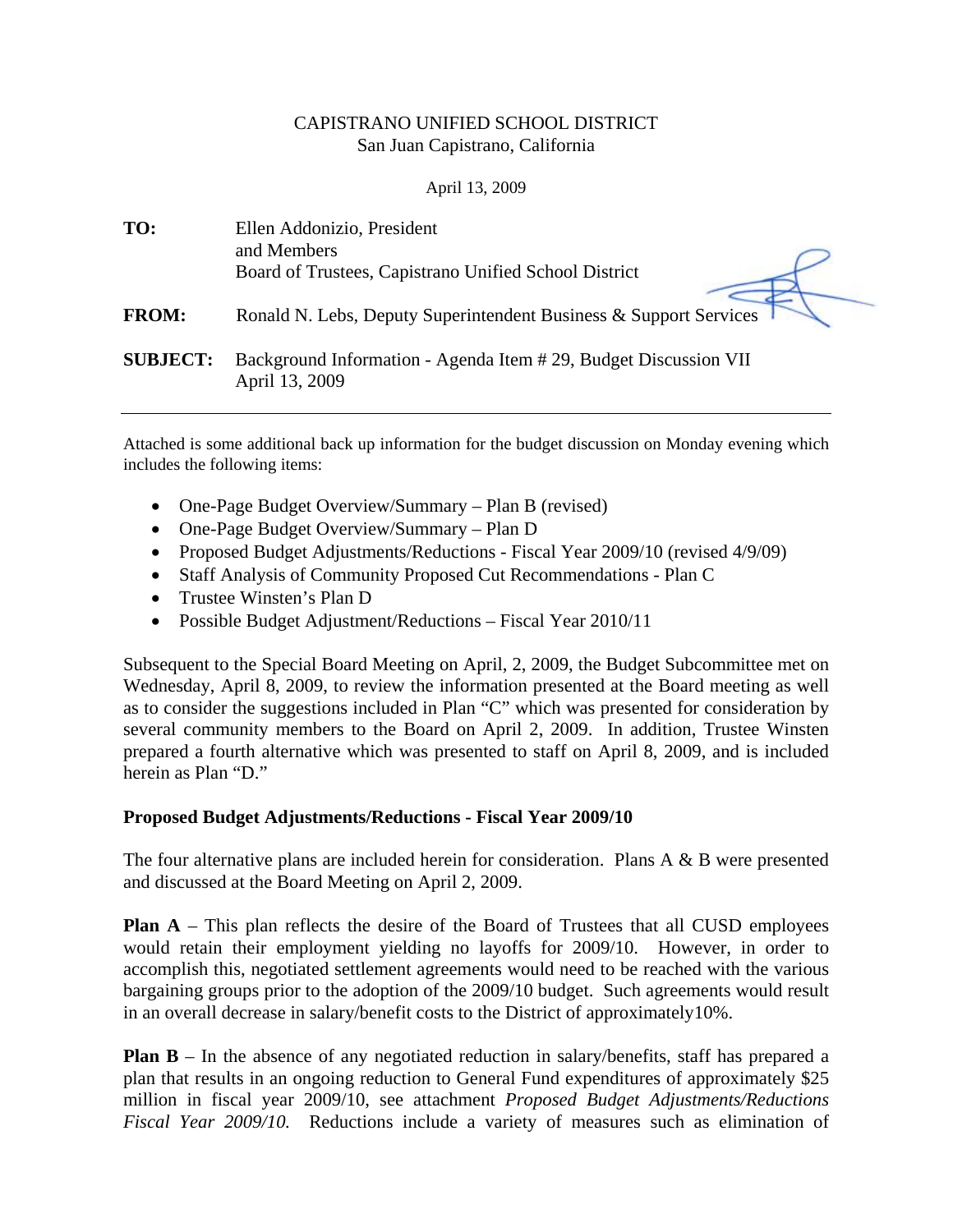programs, spending reductions, organizational restructuring, employee layoffs, and transfers. Changes to the *Proposed Budget Adjustments/Reductions Fiscal Year 2009/10* spreadsheet from April 2, 2009, are highlighted in green. The following adjusted amounts can be found on page four under "Budget Subcommittee Recommendation/ Suggestions."

Line 7 - An increase in the amount from \$1.1M to \$1.275M due to solidification of the budget for summer school for 2009.

Line 13 – Inclusion of the \$500K savings associated with all CUMA members taking five furlough days. See agenda item #34.

Additionally, descriptions have been updated and adjusted where appropriate. For the most part, the sheet presents the same proposed reductions that were reviewed with Trustees on April 2, 2009, with the exception of the two items noted above. At this point, the identified reductions total \$25.5 million. The excess \$500K over the required \$25 million can be carried forward to 2010/11. It is important to keep in mind that a number of uncertainties still exist and that this \$500K could evaporate rather quickly if the economy continues to weaken.

**Plan C** – Plan C was presented to the Board of Trustees at the Special Board Meeting on April 2, 2009, by several members of the community. This plan was reviewed by staff as well as the Budget Subcommittee. Staff comments are included on the attached spreadsheet. Of the \$26.2 million in suggestions indentified in Plan C, \$9.3 million are negotiable and \$8.6 million have already been included and counted as reductions in Plan B.

**Plan D** – Trustee Mike Winsten prepared Plan D as an alternative for consideration by the Board of Trustees. Staff reviewed the information, verifying the numbers and placed it in spreadsheet form. It is included herein for review and consideration by Trustees.

# **Possible Budget Adjustment/Reductions – Fiscal Year 2010/11**

In order to meet the fiscal solvency requirements of the District's multi-year budget obligations, the District is required to make additional budget cuts in 2010/11 of approximately \$5.5M. Staff has begun identifying some of the areas where these reductions could possibly occur. This attached spreadsheet is not offered as a list of suggestions, but more as a discussion starter. An actual list of cuts for 2010/11 will not need to be finalized until the budget is adopted in June. However, staff will need solid direction in May in order to incorporate the budget cuts into the 2009/10 budget's multi-year projection.

If you have any questions regarding this information, please feel free to contact me via email or phone.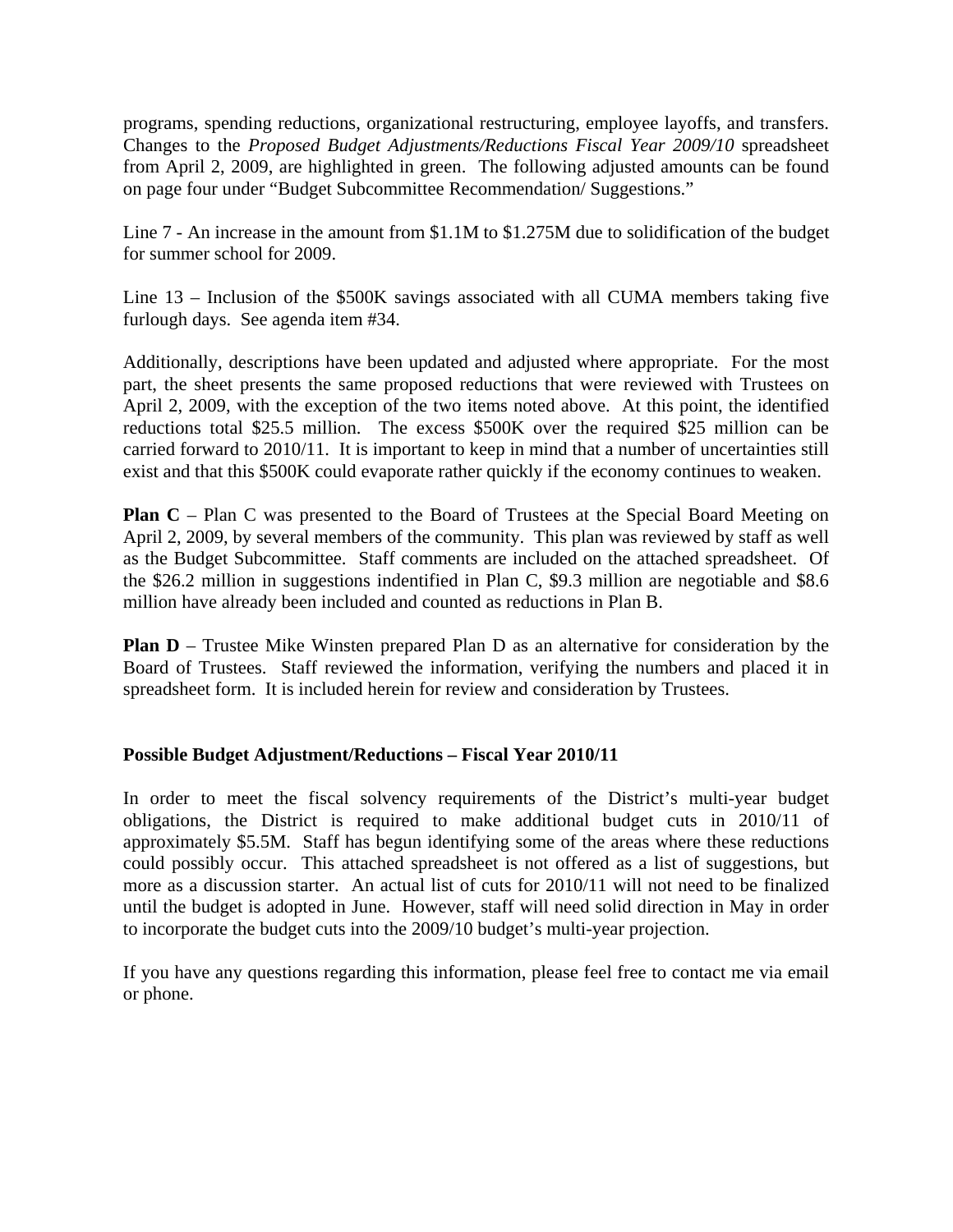|                                           | Changes from 2nd Interim 08/09 to 09/10 Multi Year Projection - Plan B |                                                                      |                              |                                              |                                             |  |  |
|-------------------------------------------|------------------------------------------------------------------------|----------------------------------------------------------------------|------------------------------|----------------------------------------------|---------------------------------------------|--|--|
|                                           | 2008/09<br>2nd Interim                                                 | 2009/10 Projected<br><b>Cost Increases or</b><br><b>Revenue Loss</b> | 2009/10<br><b>Projection</b> | 2009/10 Proposed<br><b>Budget Reductions</b> | <b>Revised 2009/10</b><br><b>Projection</b> |  |  |
| <b>Revenue</b>                            |                                                                        |                                                                      |                              |                                              |                                             |  |  |
| <b>Revenue Limit Sources</b>              | \$282,055,633                                                          | (\$2,607,899)                                                        | \$279,447,734                | (\$75,000)                                   | \$279,372,734                               |  |  |
| <b>Federal Revenue</b>                    | \$20,234,513                                                           | \$574,627                                                            | \$20,809,140                 |                                              | \$20,809,140                                |  |  |
| <b>State Revenue</b>                      | \$59,555,172                                                           | (\$1,535,482)                                                        | \$58,019,690                 | \$618,000                                    | \$58,637,690                                |  |  |
| >CSR Revenue                              | \$14,191,600                                                           | \$0                                                                  | \$14,191,600                 | (\$6,573,903)                                | \$7,617,697                                 |  |  |
| <b>Local Revenue</b>                      | \$9,052,815                                                            | (\$1,058,500)                                                        | \$7,994,315                  | \$50,000                                     | \$8,044,315                                 |  |  |
| <b>Total Revenue</b>                      | \$385,089,733                                                          | (\$4,627,254)                                                        | \$380,462,479                | (\$5,980,903)                                | \$374,481,576                               |  |  |
| <b>Expenditures</b>                       |                                                                        |                                                                      |                              |                                              |                                             |  |  |
| <b>Certificated Salaries</b>              | \$210,670,031                                                          | \$3,395,792                                                          | \$214,065,823                | (\$19,069,156)                               | \$194,996,667                               |  |  |
| <b>Classified Salaries</b>                | \$58,882,675                                                           | \$1,602,655                                                          | \$60,485,330                 | (\$1,559,633)                                | \$58,925,697                                |  |  |
| <b>Benefits</b>                           | \$72,940,121                                                           | \$830,263                                                            | \$77,454,384                 | (\$5,919,114)                                | \$71,535,270                                |  |  |
| >Health Benefits Increase                 |                                                                        | \$3,684,000                                                          |                              |                                              |                                             |  |  |
| >Restore Workers Comp Contrib.            | \$311,582                                                              | \$2,121,727                                                          | \$2,433,309                  |                                              | \$2,433,309                                 |  |  |
| <b>Books and Supplies</b>                 | \$14,523,406                                                           | \$417,863                                                            | \$14,941,269                 | (\$2,297,000)                                | \$12,644,269                                |  |  |
| <b>Services &amp; Operating Expenses</b>  | \$27,906,207                                                           | \$559,702                                                            | \$28,465,909                 | (\$450,500)                                  | \$28,015,409                                |  |  |
| Capital Outlay                            | \$69,316                                                               | (\$49,316)                                                           | \$20,000                     |                                              | \$20,000                                    |  |  |
| <b>Other Outgo/Debt Service</b>           | \$11,143,332                                                           | (\$2,620,134)                                                        | \$8,523,198                  | (\$50,000)                                   | \$8,473,198                                 |  |  |
| <b>Trnsfrs of Indirect/Direct Support</b> | (\$738,035)                                                            | (\$2,334)                                                            | (\$740,369)                  |                                              | (\$740,369)                                 |  |  |
| <b>Unidentified Budget Cuts</b>           |                                                                        |                                                                      |                              |                                              | \$0                                         |  |  |
| <b>Total Expenditures</b>                 | \$395,708,635                                                          | \$9,940,218                                                          | \$405,648,853                | (\$29,345,403)                               | \$376,303,450                               |  |  |
| <b>Other Sources and Uses</b>             |                                                                        |                                                                      |                              |                                              |                                             |  |  |
| <b>Other Funding Sources</b>              | \$900,000                                                              | (\$250,000)                                                          | \$650,000                    | \$2,097,000                                  | \$2,747,000                                 |  |  |
| <b>Interfund Transfers Out</b>            | \$2,050,000                                                            | (\$2,050,000)                                                        | \$0                          | \$0                                          | \$0                                         |  |  |
| <b>Total Sources and Uses</b>             | (\$1,150,000)                                                          | \$1,800,000                                                          | \$650,000                    | \$2,097,000                                  | \$2,747,000                                 |  |  |
|                                           |                                                                        |                                                                      |                              |                                              |                                             |  |  |
| <b>Beginning Fund Balance</b>             | \$21,844,245                                                           |                                                                      | \$10,075,243                 |                                              | \$10,075,243                                |  |  |
| <b>Net Incr (Decr) in Fund Balance</b>    | (\$11,768,902)                                                         |                                                                      | (\$24,536,374)               |                                              | \$925,126                                   |  |  |
| <b>Ending Fund Balance</b>                | \$10,075,243                                                           |                                                                      | (\$14,461,131)               | \$25,461,500                                 | \$11,000,369                                |  |  |

#### **\*\* Includes Step and Column Costs of \$4.8 Million**

In 08/09 a one time rate reduction was made in the payment owed to the workers compensation fund for a one time savings of over \$2,100,000. This rate will increase back up to previous levels in 09/10.

In 08/09 we received a one time payment from the foundation for \$1,000,000 for CSR plus used one-time carryover funds of \$250,000 from the lease of building C.

Benefit increases include an estimated 10% increase in Health and Welfare costs.

The 09/10 projection includes ongoing increased costs for SJHHS grade expansion of \$1,275,000.

Fund balances include restricted funds.

CSR assumes a loss of \$6,573,903 in revenue and a cost reduction of \$15,273,903 in salaries and benefits for a net cost saving of \$8,700,000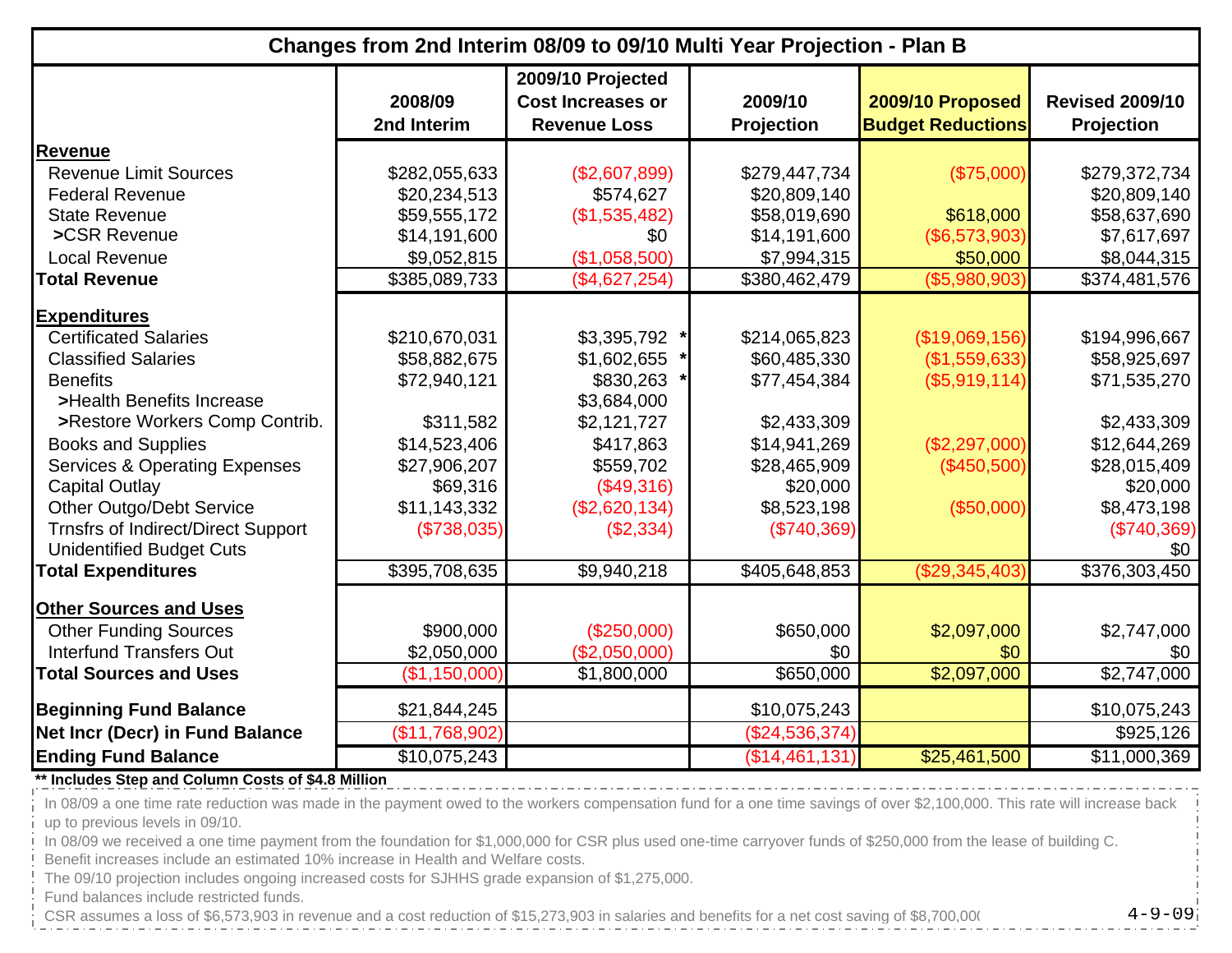|                                           | Changes from 2nd Interim 08/09 to 09/10 Multi Year Projection - Plan D |                                                                      |                              |                                              |                                             |  |  |
|-------------------------------------------|------------------------------------------------------------------------|----------------------------------------------------------------------|------------------------------|----------------------------------------------|---------------------------------------------|--|--|
|                                           | 2008/09<br>2nd Interim                                                 | 2009/10 Projected<br><b>Cost Increases or</b><br><b>Revenue Loss</b> | 2009/10<br><b>Projection</b> | 2009/10 Proposed<br><b>Budget Reductions</b> | <b>Revised 2009/10</b><br><b>Projection</b> |  |  |
| <b>Revenue</b>                            |                                                                        |                                                                      |                              |                                              |                                             |  |  |
| <b>Revenue Limit Sources</b>              | \$282,055,633                                                          | (\$2,607,899)                                                        | \$279,447,734                | (\$75,000)                                   | \$279,372,734                               |  |  |
| <b>Federal Revenue</b>                    | \$20,234,513                                                           | \$574,627                                                            | \$20,809,140                 |                                              | \$20,809,140                                |  |  |
| <b>State Revenue</b>                      | \$59,555,172                                                           | (\$1,535,482)                                                        | \$58,019,690                 | \$618,000                                    | \$58,637,690                                |  |  |
| >CSR Revenue                              | \$14,191,600                                                           | \$0                                                                  | \$14,191,600                 | (\$4,066,000)                                | \$10,125,600                                |  |  |
| <b>Local Revenue</b>                      | \$9,052,815                                                            | (\$1,058,500)                                                        | \$7,994,315                  | \$50,000                                     | \$8,044,315                                 |  |  |
| <b>Total Revenue</b>                      | \$385,089,733                                                          | (\$4,627,254)                                                        | \$380,462,479                | (\$3,473,000)                                | \$376,989,479                               |  |  |
| <b>Expenditures</b>                       |                                                                        |                                                                      |                              |                                              |                                             |  |  |
| <b>Certificated Salaries</b>              | \$210,670,031                                                          | \$3,395,792                                                          | \$214,065,823                | (\$16,241,037)                               | \$197,824,786                               |  |  |
| <b>Classified Salaries</b>                | \$58,882,675                                                           | \$1,602,655                                                          | \$60,485,330                 | (\$1,866,493)                                | \$58,618,837                                |  |  |
| <b>Benefits</b>                           | \$72,940,121                                                           | \$830,263                                                            | \$77,454,384                 | (\$4,719,320)                                | \$72,735,064                                |  |  |
| >Health Benefits Increase                 |                                                                        | \$3,684,000                                                          |                              |                                              |                                             |  |  |
| >Restore Workers Comp Contrib.            | \$311,582                                                              | \$2,121,727                                                          | \$2,433,309                  |                                              | \$2,433,309                                 |  |  |
| <b>Books and Supplies</b>                 | \$14,523,406                                                           | \$417,863                                                            | \$14,941,269                 | (\$2,297,000)                                | \$12,644,269                                |  |  |
| <b>Services &amp; Operating Expenses</b>  | \$27,906,207                                                           | \$559,702                                                            | \$28,465,909                 | (\$450,500)                                  | \$28,015,409                                |  |  |
| <b>Capital Outlay</b>                     | \$69,316                                                               | (\$49,316)                                                           | \$20,000                     |                                              | \$20,000                                    |  |  |
| Other Outgo/Debt Service                  | \$11,143,332                                                           | (\$2,620,134)                                                        | \$8,523,198                  | (\$50,000)                                   | \$8,473,198                                 |  |  |
| <b>Trnsfrs of Indirect/Direct Support</b> | (\$738,035)                                                            | (\$2,334)                                                            | (\$740,369)                  |                                              | (\$740,369)                                 |  |  |
| <b>Unidentified Budget Cuts</b>           |                                                                        |                                                                      |                              | \$0                                          | \$0                                         |  |  |
| <b>Total Expenditures</b>                 | \$395,708,635                                                          | \$9,940,218                                                          | \$405,648,853                | (\$25,624,350)                               | \$380,024,503                               |  |  |
| <b>Other Sources and Uses</b>             |                                                                        |                                                                      |                              |                                              |                                             |  |  |
| <b>Other Funding Sources</b>              | \$900,000                                                              | (\$250,000)                                                          | \$650,000                    | \$2,807,000                                  | \$3,457,000                                 |  |  |
| <b>Interfund Transfers Out</b>            | \$2,050,000                                                            | (\$2,050,000)                                                        | \$0                          | \$0                                          | \$0                                         |  |  |
| <b>Total Sources and Uses</b>             | (\$1,150,000)                                                          | \$1,800,000                                                          | \$650,000                    | \$2,807,000                                  | \$3,457,000                                 |  |  |
|                                           |                                                                        |                                                                      |                              |                                              |                                             |  |  |
| <b>Beginning Fund Balance</b>             | \$21,844,245                                                           |                                                                      | \$10,075,243                 |                                              | \$10,075,243                                |  |  |
| Net Incr (Decr) in Fund Balance           | (\$11,768,902)                                                         |                                                                      | (\$24,536,374)               |                                              | \$421,976                                   |  |  |
| <b>Ending Fund Balance</b>                | \$10,075,243                                                           |                                                                      | (\$14,461,131)               | \$24,958,350                                 | $\overline{$10,497,219}$                    |  |  |

#### **\*\* Includes Step and Column Costs of \$4.8 Million**

In 08/09 a one time rate reduction was made in the payment owed to the workers compensation fund for a one time savings of over \$2,100,000. This rate will increase back up to previous levels in 09/10.

In 08/09 we received a one time payment from the foundation for \$1,000,000 for CSR plus used one-time carryover funds of \$250,000 from the lease of building C.

Benefit increases include an estimated 10% increase in Health and Welfare costs.

The 09/10 projection includes ongoing increased costs for SJHHS grade expansion of \$1,275,000.

Fund balances include restricted funds.

CSR assumes a loss of \$4,066,000 in revenue and a cost reduction of \$7,828,000 in salaries and benefits for a net cost saving of \$3,762,000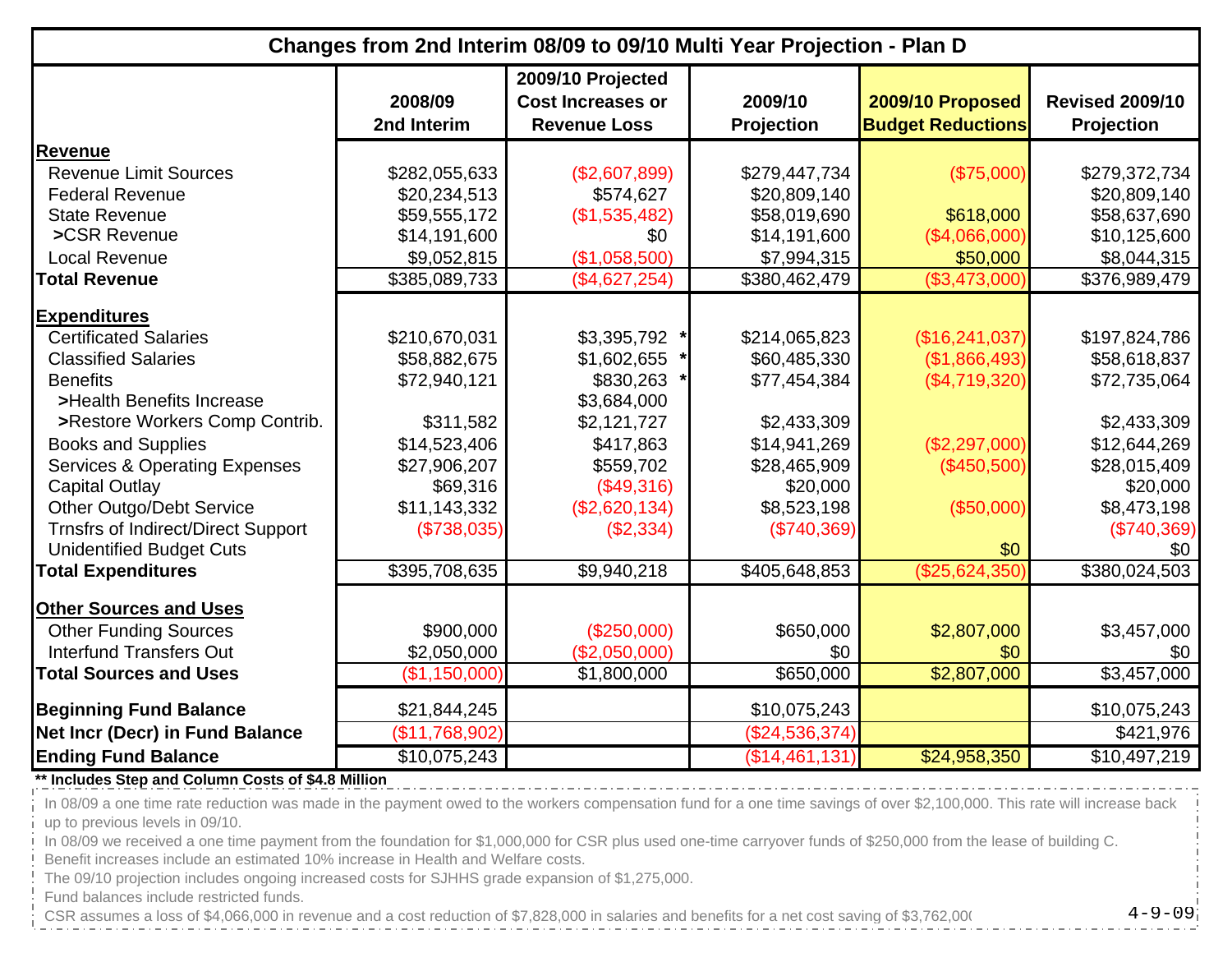# **Proposed Budget Adjustments/Reductions - Fiscal Year 2009/10**

|                                        |                                                  |                                                                 |         | Expenditure | Revenue        |            |
|----------------------------------------|--------------------------------------------------|-----------------------------------------------------------------|---------|-------------|----------------|------------|
|                                        |                                                  |                                                                 |         |             | Increase       |            |
| Subdivision                            | Area                                             | Description                                                     | FTE*    | Reductions  | (Decrease)     | Total      |
| <b>GENERAL</b>                         |                                                  |                                                                 |         |             |                |            |
|                                        |                                                  |                                                                 |         |             |                |            |
| <b>REVENUE</b>                         |                                                  |                                                                 |         |             |                |            |
| 1 Business                             | <b>Projected State Funding Shortfall</b>         | CUSD pro-rata share of revised state revenue shortfall          | 0.0     | $\mathbf 0$ | (800,000)      | (800,000)  |
| 2 Business                             | <b>Federal Stimulus Money</b>                    | American Recovery and Reinvestment ACT                          | 0.0     | $\mathbf 0$ | $\Omega$       | $\Omega$   |
| 3 Business                             | <b>Use of Facilities</b>                         | Charge non-profit rate for summer athletic camps.               | 0.0     | $\mathbf 0$ | 50,000         | 50,000     |
| 4 Business                             | <b>Enrollment Growth</b>                         | 135 students @ \$5,580.39; adjust to 96% ADA Rate               | 0.0     | 0           | 725,000        | 725,000    |
| Subtotal Revenue                       |                                                  |                                                                 | 0.0     | $\Omega$    | (25,000)       | (25,000)   |
| <b>EXPENSE</b>                         |                                                  |                                                                 |         |             |                |            |
| 5 Elem/Sec.                            | Class Size 4-12                                  | Increase class size in grades 4-12 by 1                         | (37.0)  | 2,800,000   | $\mathbf 0$    | 2,800,000  |
| 6 Elementary                           | K-3 Class Size Reduction - 30% penalty           | Grades 1-3 - Class size increased as follows: 67 classes @      |         |             |                |            |
|                                        |                                                  | 25:1 and balance at 31.5:1. Calculation:                        |         |             |                |            |
|                                        |                                                  | 202*\$76,000=\$15,352,000- (\$1,071*335 students over 20 per    |         |             |                |            |
|                                        |                                                  | class in 25:1 classes)- (\$1,071*3,554 students over 20 per     |         |             |                |            |
|                                        |                                                  | class in 31.5:1 classes)-(\$321 penalty $*7,504$ students) =    |         |             |                |            |
|                                        |                                                  | \$8,778,097                                                     | (202.0) | 8,700,000   | $\mathbf 0$    | 8,700,000  |
| 7 Elementary                           | K-5 Assistant Principals                         | Reduction of 9 of AP's at K-5 schools, support provided by      |         |             |                |            |
|                                        |                                                  | ETAPs. Assistant Principals split their time between elementary |         |             |                |            |
|                                        |                                                  | sites.                                                          | (9.0)   | 1,000,000   | $\mathbf 0$    | 1,000,000  |
| 8 Secondary                            | Middle School Assistant Principals               | Reduction of 2 of AP's at middle schools                        | (2.0)   | 243,000     | $\Omega$       | 243,000    |
| 9 Education                            | <b>Additional Teachers for Enrollment Growth</b> | Class size 30:1 @ \$76K average teacher cost = FTE.             |         |             |                |            |
|                                        |                                                  | Additional teachers required for the additional projected       |         |             |                |            |
|                                        |                                                  | enrollment of students.                                         | 4.4     | (331,000)   | $\mathbf 0$    | (331,000)  |
|                                        |                                                  |                                                                 |         |             |                |            |
| <b>Subtotal Expenses</b>               |                                                  |                                                                 | (245.6) | 12,412,000  | $\overline{0}$ | 12,412,000 |
| <b>BUSINESS &amp; SUPPORT SERVICES</b> |                                                  |                                                                 |         |             |                |            |
|                                        |                                                  |                                                                 |         |             |                |            |
| 1 Business                             | Efficiency/Streamlining                          | Staffing reductions                                             | (11.0)  | 866,500     | $\mathbf 0$    | 866,500    |
| 2 Business                             | Open Positions/Vacancies                         | Open positions remain unfilled                                  | (2.0)   | 172,000     | $\Omega$       | 172,000    |
| 3 Maintenance                          | Deferred Maintenance Program - Fund 14           | Capture State Contribution through 2012-13. Deferred            |         |             |                |            |
|                                        |                                                  | Maintenance is used for major maintenance of buildings such     |         |             |                |            |
|                                        |                                                  | as paving, electrical, HVAC, painting, roofing.                 | 0.0     | $\mathbf 0$ | 1,200,000      | 1,200,000  |
| 4 Transportation                       | Transportation                                   | Decrease frequency of bus inspections from every 30 days to     |         |             |                |            |
|                                        |                                                  | 45 days (meets requirement).                                    | 0.0     | 50,000      | $\mathbf 0$    | 50,000     |
|                                        |                                                  |                                                                 |         |             |                |            |
| <b>Subtotal Expenses</b>               |                                                  |                                                                 | (13.0)  | 1,088,500   | 1,200,000      | 2,288,500  |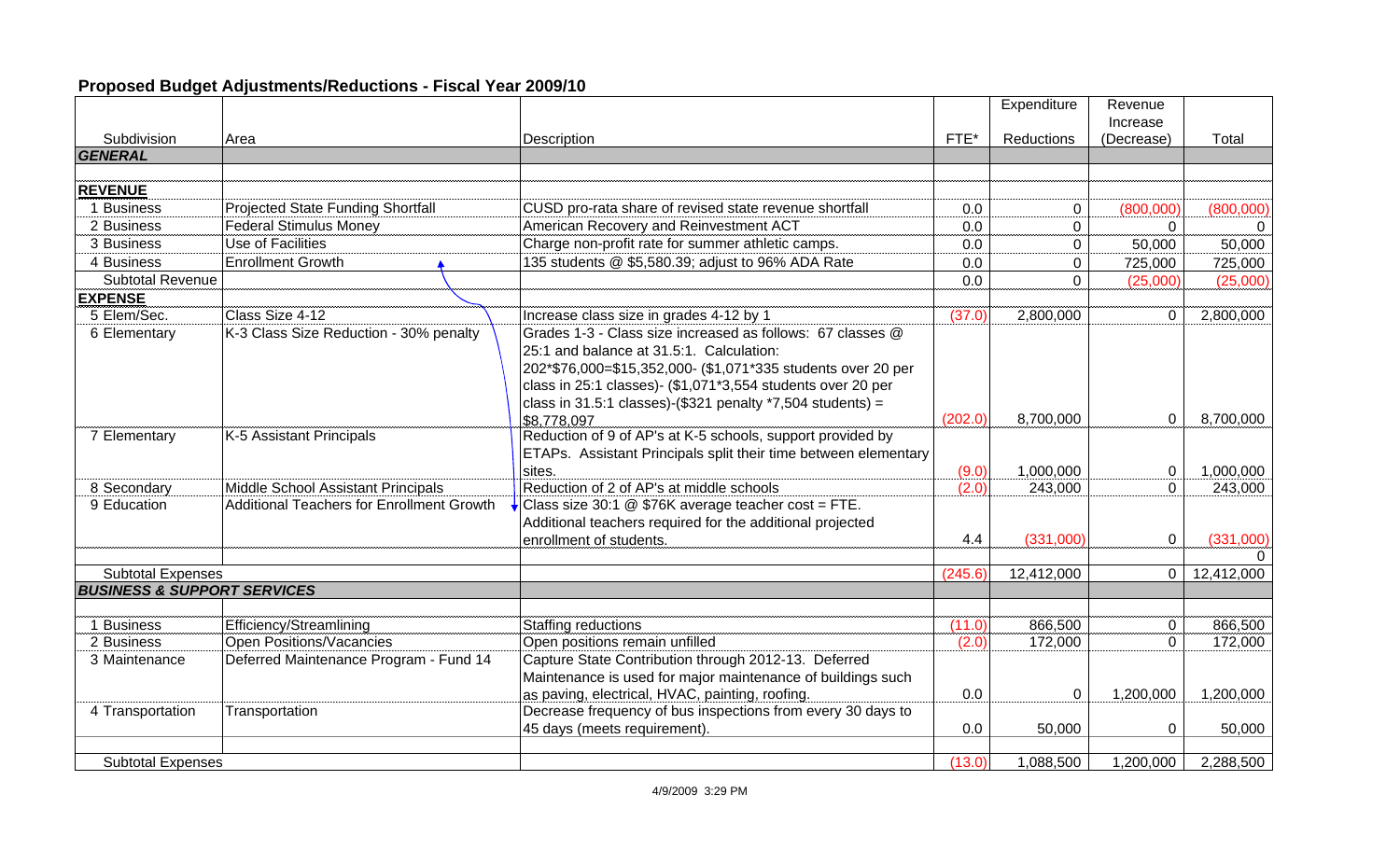| <b>EDUCATION</b>                        |                                                 |                                                                   |       |           |                |           |
|-----------------------------------------|-------------------------------------------------|-------------------------------------------------------------------|-------|-----------|----------------|-----------|
|                                         |                                                 |                                                                   |       |           |                |           |
| 1 Education                             | Efficiency/Streamlining                         | Staffing reductions                                               | (3.0) | 445,000   | 0              | 445,000   |
| 2 Education                             | <b>Open Positions/Vacancies</b>                 | Open positions remain unfilled                                    | (1.0) | 155,000   | $\mathbf{0}$   | 155,000   |
| 2009/10-2012/13 Categorical Flexibility |                                                 |                                                                   |       |           |                |           |
| 3 Education                             | Alternative Certification Intern                | Provides support and instruction for teacher credential           |       |           |                |           |
|                                         |                                                 | candidates to prepare them to receive their credential. Leaves    |       |           |                |           |
|                                         |                                                 | balance of \$20K for intern support.                              | (0.1) | 50,000    | $\mathbf 0$    | 50,000    |
| 4 Education                             | Arts, Music Block Grant                         | Pays for SJHHS theater manager, buys & repairs instruments,       |       |           |                |           |
|                                         |                                                 | pays for additional teaching sections @ HS/MS and a baseline      |       |           |                |           |
|                                         |                                                 | level of music to primary students. Leaves balance of \$98K for   |       |           |                |           |
|                                         |                                                 | theater operational costs. (Includes 1.0 FTE TOSA)                | (8.2) | 600,000   | $\mathbf 0$    | 600,000   |
| 5 Education                             | <b>BTSA - Teacher Credentialing Block Grant</b> | Used to provide support and mentoring for beginning teachers.     |       |           |                |           |
|                                         |                                                 | Leaves balance of \$69K for year 2 participants to complete their |       |           |                |           |
|                                         |                                                 | credential. (2.9 FTE TOSA BTSA positions are being                |       |           |                |           |
|                                         |                                                 | eliminated, but are included on Personnel & Insurance line #1)    | (2.9) | 164,000   | $\mathbf 0$    | 164,000   |
| 6 Secondary                             | <b>CBET</b>                                     | Provides free or subsidized program for English language          |       |           |                |           |
|                                         |                                                 | instruction to adults who pledge to tutor children learning       |       |           |                |           |
|                                         |                                                 | English. Eliminated as part of Adult Ed. Reduction.               | (1.4) | 143,000   | $\pmb{0}$      | 143,000   |
| 7 Elem/Sec.                             | <b>GATE</b>                                     | Used to run the Gate/AAA program at the sites. Serves around      |       |           |                |           |
|                                         |                                                 | 6,000 GATE students. Leaves balance of \$76K for student          |       |           |                |           |
|                                         |                                                 | assessment & other costs. (Includes 1.1 FTE TOSA)                 | (1.1) | 250,000   | $\mathbf 0$    | 250,000   |
| 8 Education                             | <b>IMFRP (Textbook)</b>                         | Used to buy standards aligned textbooks or basic instructional    |       |           |                |           |
|                                         |                                                 | materials in core curriculum areas. Retains funds for             |       |           |                |           |
|                                         |                                                 | consumables, K-2 & MS intervention, SJHHS, growth,                |       |           |                |           |
|                                         |                                                 | rebinding, etc.                                                   | 0.0   | 1,500,000 | $\mathbf 0$    | 1,500,000 |
| 9 Education                             | Math & Reading Staff Development                | Curriculum training for teachers in the areas of Math and         |       |           |                |           |
|                                         |                                                 | Reading. Program on hold, capture balance.                        | 0.0   | 14,000    |                | 14,000    |
| 10 Education                            | PE Teacher Incentive Grant                      | Supports the hiring of credentialed PE teachers. Program on       |       |           |                |           |
|                                         |                                                 | hold, capture balance.                                            | (0.6) | 97,000    | $\mathbf 0$    | 97,000    |
| 11 Education                            | Peer Assistance and Review                      | Provides teacher mentoring in subject matter knowledge,           |       |           |                |           |
|                                         |                                                 | teaching strategies and teaching methods. Leaves balance of       |       |           |                |           |
|                                         |                                                 | \$50K for required teacher support.                               | (1.2) | 112,000   | $\overline{0}$ | 112,000   |
| 12 Education                            | School/Lib. Improvement Block Grant             | Site and district level grant used to fund site personnel and     |       |           |                |           |
|                                         |                                                 | materials. Reduction of site and district funding for             |       |           |                |           |
|                                         |                                                 | supplemental instructional materials and support. Program         |       |           |                |           |
|                                         |                                                 | eliminated. Leaves balance of approx. \$1.1M for site level       |       |           |                |           |
|                                         |                                                 | staffing.                                                         | 0.0   | 1,219,000 | $\overline{0}$ | 1,219,000 |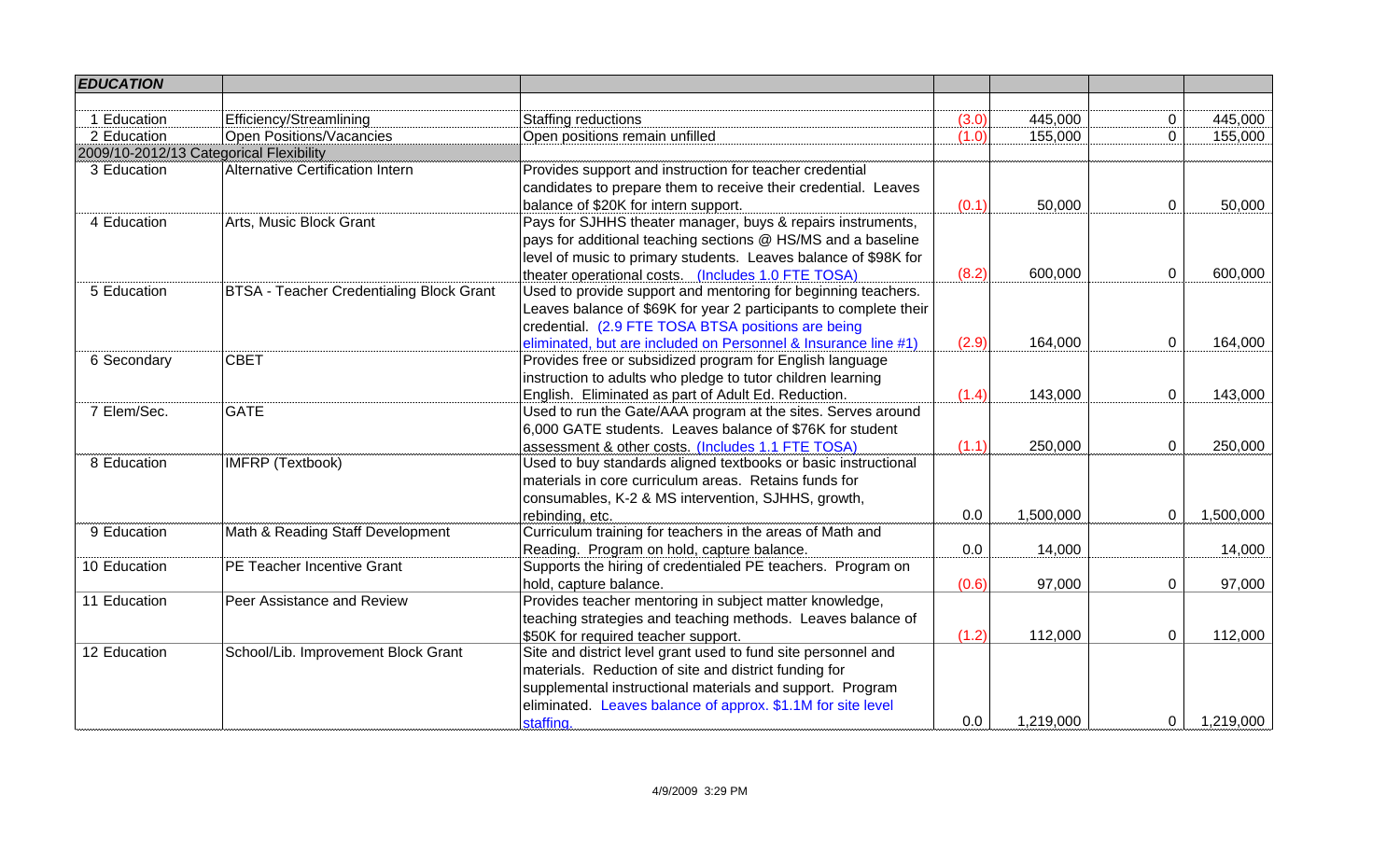| 13 Education                     | Professional Development Block Grant | Primarily pays for teacher additional assignments. Provides     |        |             |                |            |
|----------------------------------|--------------------------------------|-----------------------------------------------------------------|--------|-------------|----------------|------------|
|                                  |                                      | staff development opportunities mostly to certificated staff.   |        |             |                |            |
|                                  |                                      | Eliminate teacher additional assignment pay for professional    |        |             |                |            |
|                                  |                                      | development. Program eliminated. Leaves balance of \$200K       |        |             |                |            |
|                                  |                                      | for district level salaries.                                    | (3.0)  | 1,000,000   | $\mathbf 0$    | 1,000,000  |
| Programs                         |                                      |                                                                 |        |             |                |            |
| 14 Secondary                     | Counselors                           | Counsel students on social, emotional and academic issues.      |        |             |                |            |
|                                  |                                      | Reduce Number of Counselors by 17.4 FTE, leaves 0.5 @ each      |        |             |                |            |
|                                  |                                      | MS & 2.0 @ each HS.                                             | (17.4) | 1,560,000   | $\mathbf{0}$   | 1,560,000  |
| 15 Elem/Sec.                     | <b>AVID</b>                          | Advanced Via Individual Determination - to prepare students in  |        |             |                |            |
|                                  |                                      | grades 4-12 for four year college eligibility. Cost of Avid     |        |             |                |            |
|                                  |                                      | program tutors @ secondary sites.                               | 0.0    | 50,000      | 0              | 50,000     |
| 16 Education                     | New Principal Coaching               | Eliminate new principal coaching program.                       | 0.0    | 20,000      | $\overline{0}$ | 20,000     |
| 17 Education                     | <b>Block Music</b>                   | Provides strings, choral and band classes to grades 4 & 5 and   |        |             |                |            |
|                                  |                                      | provides release time to grades 4 & 5 teachers. Eliminates      |        |             |                |            |
|                                  |                                      | block music instruction in grades 4&5.                          | (18.0) | 1,000,000   | $\mathbf{0}$   | 1,000,000  |
| 18 Secondary                     | <b>HS Athletics Co Curricular</b>    | Funds coaches stipends for coaching athletics, pays for some    |        |             |                |            |
|                                  |                                      | equipment plus some busing. Eliminate selected coaching         |        |             |                |            |
|                                  |                                      | positions in all sports, reduced level of district support.     | 0.0    | 420,000     | $\mathbf{0}$   | 420,000    |
| 19 Elementary                    | <b>TLC</b>                           | Provides mainstreaming and supplemental individualized          |        |             |                |            |
|                                  |                                      | instruction for targeted students. Eliminates TLC program - 5   |        |             |                |            |
|                                  |                                      | teaching positions.                                             | (5.0)  | 380,000     | $\overline{0}$ | 380,000    |
| 20 Secondary                     | <b>Adult Education</b>               | Provides free adult education classes that are also utilized by |        |             |                |            |
|                                  |                                      | students. Reduce program offerings - maintains core programs    |        |             |                |            |
|                                  |                                      | (GED, Credit Recovery, etc.)                                    | $***$  | $\mathbf 0$ | 647,000        | 647,000    |
| 21 Secondary                     | Adult Education - Community Ed       | Provides fee based education classes to the community. No       |        |             |                |            |
|                                  |                                      | cuts planned, increased community fee based contribution to     |        |             |                |            |
|                                  |                                      | general fund.                                                   | $***$  | $\mathbf 0$ | 210,000        | 210,000    |
| 22 Secondary                     | <b>Adult Education</b>               | The adult education fund currently has \$2,000,000 in reserves. |        |             |                |            |
|                                  |                                      | Use reserves to fund ongoing adult ed costs.                    | 0.0    | $\mathbf 0$ | 40,000         | 40,000     |
|                                  |                                      |                                                                 |        | $\mathbf 0$ | $\Omega$       |            |
| <b>Subtotal Expenses</b>         |                                      |                                                                 | (62.9) | 9,179,000   | 897,000        | 10,076,000 |
| <b>PERSONNEL &amp; INSURANCE</b> |                                      |                                                                 |        |             |                |            |
|                                  |                                      |                                                                 |        |             |                |            |
| 1 Personnel                      | Efficiency/Streamlining              | Staffing reductions (Includes 2.9 FTE TOSA funded through       |        |             |                |            |
|                                  |                                      | <b>BTSA)</b>                                                    | (4.4)  | 528,000     | 0              | 528,000    |
| 2 Personnel                      | Open Positions/Vacancies             | Open positions remain unfilled                                  | 0.0    | $\Omega$    | $\mathbf{0}$   | $\Omega$   |
| <b>Subtotal Expenses</b>         |                                      |                                                                 | (4.4)  | 528.000     | $\mathbf 0$    | 528,000    |
|                                  |                                      |                                                                 |        |             |                |            |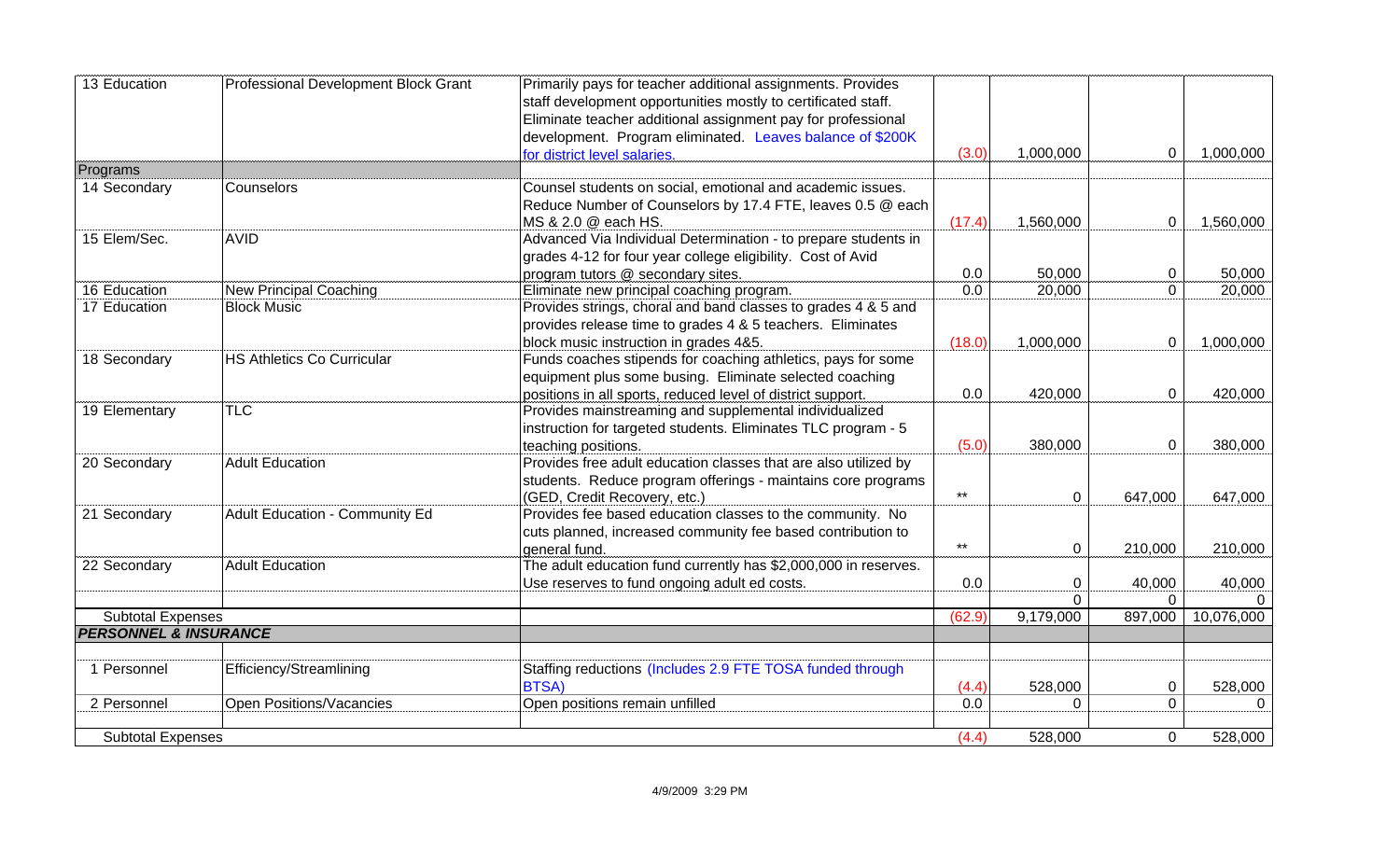|                            | <b>BUDGET SUBCOMMITTEE RECOMMENDATIONS/ADJUSTMENTS</b> |                                                                    |         |             |                |             |
|----------------------------|--------------------------------------------------------|--------------------------------------------------------------------|---------|-------------|----------------|-------------|
|                            |                                                        |                                                                    |         |             |                |             |
| <b>EXPENSE</b>             |                                                        |                                                                    |         |             |                |             |
| 1 Education                | Eliminate Handwriting without Tears.                   | K-5 Handwriting curriculum. Staff will continue to deliver         |         |             |                |             |
|                            |                                                        | handwriting instruction but without purchasing the                 |         |             |                |             |
|                            |                                                        | program/materials.                                                 |         | 102,000     |                | 102,000     |
| 2 Special Ed.              | Eliminate Open Positions/Vacancies                     | Open positions remain unfilled                                     | (1.5)   | 114,000     | $\mathbf 0$    | 114,000     |
| 3 Education                | <b>Restore Block Music</b>                             | Reinstate Block Music Program                                      | (18.0)  | (1,000,000) | $\overline{0}$ | (1,000,000) |
| 4 Elem/Sec.                | Increase class size in grades 4-12 by only             | Increase class size in grades 4-12 by only 0.5 (not 1.0), staffing |         |             |                |             |
|                            | 0.5, not 1.0.                                          | based on 2nd month enrollment.                                     | (18.5)  | (1,400,000) | 0              | (1,400,000) |
| 5 Elem/Sec.                | Restore AVID program.                                  | Reinstate AVID program                                             | 0.0     | (50,000)    | $\mathbf 0$    | (50,000)    |
| 6 Communications           | Elimination of awards, place publications on-          | Employee Awards, Move from printed to on-line publications         |         |             |                |             |
|                            | line.                                                  |                                                                    |         | 100,000     | $\mathbf 0$    | 100,000     |
| 7 CAT Flex                 | Elminate supplemental hourly programs,                 | Capture after school hourly program \$\$, no after school          |         |             |                |             |
|                            | reduce summer school offerings.                        | programs offered through general fund. (Was \$1M, increased        |         |             |                |             |
|                            |                                                        | based on completion of summer school budget).                      |         | 1,275,000   | $\overline{0}$ | 1,275,000   |
| 8 CAT Flex                 | Capture CalSafe Program funding                        | Capture ongoing CalSafe program money through CAT                  |         |             |                |             |
|                            |                                                        | flexibility, use carry over balance and alternative funding source |         |             |                |             |
|                            |                                                        | to maintain program.                                               |         | 196,000     | $\mathbf 0$    | 196,000     |
| 9 Support                  | Eliminate District support of Connect Ed               | No general fund support, site to fund locally                      |         | 130,000     | $\mathbf 0$    | 130,000     |
| 10 Sites                   | Reduce resident substitutes.                           | Reduce resident substitutes from 10.8 FTE to 4.6FTE                |         | 80,000      | $\mathbf 0$    | 80,000      |
| 11 Sites                   | <b>Reduce Classified substitutes</b>                   | Reduce budget for classified substitutes by 50% (M&O = \$60K,      |         |             |                |             |
|                            |                                                        | secondary clerical = $$25K$ )                                      |         | 85,000      | $\mathbf 0$    | 85,000      |
| 12 Special Ed.             | Special Ed transportation savings.                     | Reduced special ed transportation cost through OCDE due to         |         |             |                |             |
|                            |                                                        | efficiency.                                                        |         | 50,000      | $\mathbf 0$    | 50,000      |
| <b>13 CUMA</b>             | 5 Furlough Days                                        | Cost of 5 furlough days for all CUMA members                       |         | 500,000     |                | 500,000     |
| 14 General                 | <b>Community Suggestions</b>                           | <b>Implement Community Suggestion</b>                              |         | <b>TBD</b>  |                | <b>TBD</b>  |
|                            |                                                        |                                                                    |         |             |                |             |
| <b>Subtotal Expenses</b>   |                                                        |                                                                    | (38.0)  | 182,000     | $\mathbf 0$    | 182,000     |
|                            |                                                        |                                                                    |         |             |                |             |
| <b>TOTAL REVENUE</b>       |                                                        |                                                                    | 0.0     | 0           | (25,000)       | (25,000)    |
| <b>TOTAL EXPENSE</b>       |                                                        |                                                                    | (363.9) | 23,389,500  | 2,097,000      | 25,486,500  |
| <b>GRAND TOTAL</b>         |                                                        |                                                                    | (363.9) | 23,389,500  | 2,072,000      | 25,461,500  |
| $C_{11}$ $C_{22}$ $C_{33}$ |                                                        |                                                                    |         |             |                |             |

| Summary                                          |            |
|--------------------------------------------------|------------|
| Cumulative revenue increase / expense reductions | 25,461,500 |
| Reductions to identify                           | 25,000,000 |
| Excess - Carry forward to 2010/11                | 461,500    |

\*FTE figures are estimated.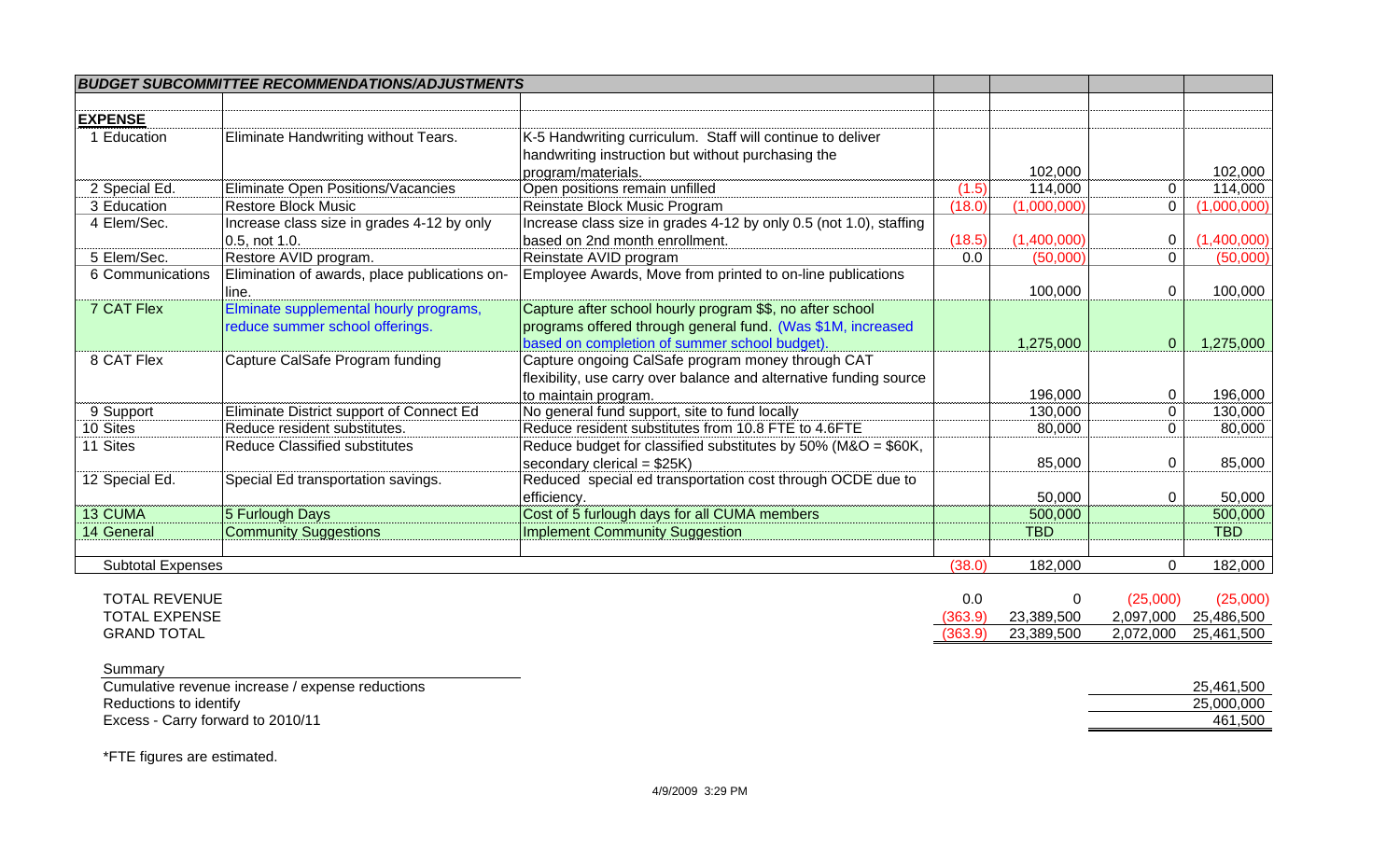|                     | <b>Community Members' - Plan C</b>                                     |                                                                                |                         |
|---------------------|------------------------------------------------------------------------|--------------------------------------------------------------------------------|-------------------------|
| <b>Savings</b>      | <b>Item</b>                                                            | <b>Budget Comments</b>                                                         | <b>Already Proposed</b> |
|                     |                                                                        | Must be negotiated first. This number includes All M&O (custodians,            |                         |
|                     | Close Administration Building 15                                       | electricians, etc) -Would these people take 20 furlough days? Otherwise the    |                         |
| \$2,175,000 days    |                                                                        | number below must be reduced.                                                  | \$0                     |
|                     | Furlough all CUSD employees 5                                          | Must be negotiated first (Deduct \$725,000 if DO isn't taking 20 furlough days |                         |
| \$7,125,000 days    |                                                                        | otherwise they are double counted)                                             | \$0                     |
|                     |                                                                        | This was the original 2008-09 funding amount before the 20% cuts imposed by    |                         |
|                     | \$2,142,693 Eliminate Adult Ed.<br><b>Transfer Funds from facility</b> | the State Budget. \$1,666,000 is the amount for 09-10                          | \$897,000               |
|                     | \$1,200,000 Maintenance                                                | <b>Already Proposed</b>                                                        | \$1,200,000             |
|                     | Retain Funds allocated for                                             |                                                                                |                         |
|                     | \$1,500,000 textbook purchases                                         | <b>Already Proposed</b>                                                        | \$1,500,000             |
|                     | Eliminate Professional Dev. Block                                      | This was the original 2008-09 funding amount before the 20% cuts imposed by    |                         |
| \$1,829,258 Grant   |                                                                        | the State Budget. \$1,219,000 is the amount for 09-10                          | \$1,000,000             |
|                     | Eliminate Staff Development                                            | This is funded by the professional Development block grant listed on the line  |                         |
| \$1,219,000 Program |                                                                        | above.                                                                         | \$0                     |
|                     | <b>Eliminate Teacher Credentialing</b>                                 | This was the original 2008-09 funding amount before the 20% cuts imposed by    |                         |
|                     | \$598,144 Block Grant                                                  | the State Budget. \$609,000 is the revised 09-10 amount.                       | \$533,000               |
|                     | Increase Class Size by 1 student                                       |                                                                                |                         |
|                     | \$2,690,000 in grades 4-12                                             | Already Proposed - Reduced to 0.5 based on subcommittee recommendations        | \$1,400,000             |
|                     | Reduce School Psychologists                                            |                                                                                |                         |
|                     | \$2,760,000 from 33 to 10 positions                                    | Savings to eliminate 24 Psychologists (currently 33.9) \$2,633,000             | \$0                     |
|                     |                                                                        |                                                                                |                         |
|                     | \$1,309,000 Eliminate K-5 Assistant Principals                         | Already proposed to reduce 9                                                   | \$1,000,000             |
|                     | Eliminate BTSA or make it fee                                          |                                                                                |                         |
| \$469,000 based     |                                                                        | BTSA is the Teacher Credentialing Block Grant listed above                     | \$0                     |
|                     | Eliminate GATE/AAA at                                                  | This was the original 2008-09 funding amount before the 20% cuts imposed by    |                         |
|                     | \$461,474 elementary level                                             | the State Budget. \$323,000 is the 09-10 amount.                               | \$250,000               |
|                     | Reduce Activity Directors from 6                                       |                                                                                |                         |
| \$320,000 to 3      |                                                                        | \$330,000                                                                      | \$0                     |
|                     | \$380,000 Eliminate TLC Program                                        | Already proposed                                                               | \$380,000               |
|                     |                                                                        |                                                                                |                         |
| \$26,178,569        |                                                                        |                                                                                | \$8,160,000             |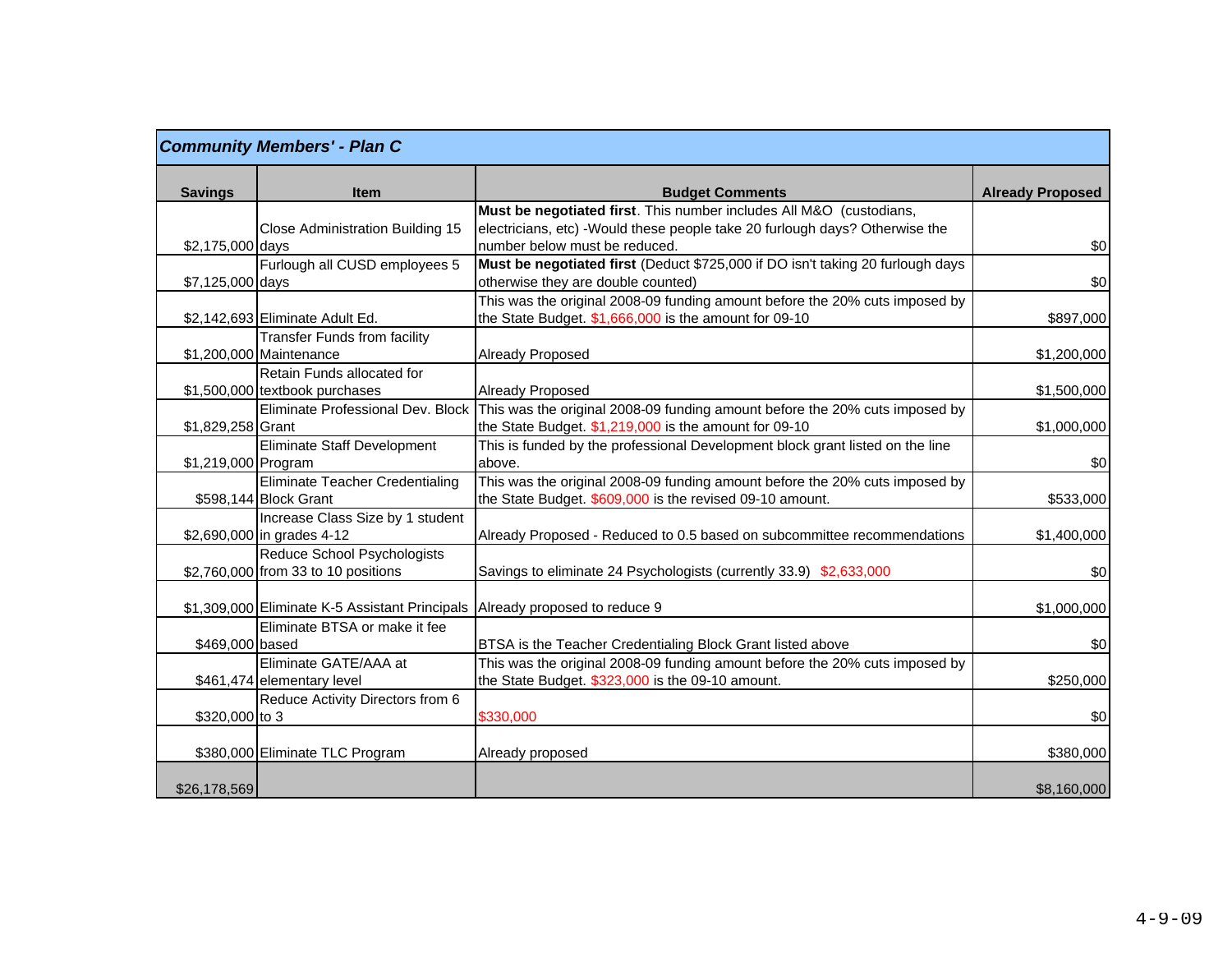| <b>TRUSTEE WINSTEN'S - PLAN "D"</b> |                                     |                                                             |                |
|-------------------------------------|-------------------------------------|-------------------------------------------------------------|----------------|
|                                     |                                     |                                                             | Expenditure    |
|                                     |                                     |                                                             |                |
| Subdivision                         | Area                                | Description                                                 | Reductions     |
|                                     |                                     |                                                             |                |
| <b>EXPENSE</b>                      |                                     |                                                             |                |
| <b>Education</b>                    | Reinstate CSR at 24:1               | CSR raised to 24:1 as opposed to 31.5:1                     | (4,938,000)    |
| 2 Management                        | CUMA - Salary Rollback @ 10%        | All CUMA members take equivalent of a 10% salary cut.       | 2,224,600      |
| 3 Management                        | CUMA - Eliminate Furlough Days      | Eliminate CUMA 5 furlough days in lieu 10% salary roll back | (500,000)      |
| 4 Education                         | <b>Eliminate Block Music</b>        | Eliminate Block Music                                       | 1,000,000      |
| 5 Elem/Sec.                         | Eliminate AVID program.             | Eliminate AVID program.                                     | 50,000         |
| 6 Adult Ed                          | Eliminate Adult Ed Program          | Eliminate Adult Ed Program                                  | 710,000        |
| 7 Summer School                     | Eliminate Summer School             | Eliminate Summer School                                     | 525,000        |
| 8 Eliminate APs                     | Eliminate 3.5 FTE Middle School APs | Eliminate 3.5 FTE Middle School APs                         | 425,250        |
| 9                                   |                                     |                                                             |                |
|                                     |                                     |                                                             | $\overline{0}$ |
| Balance to Identify                 |                                     |                                                             | (503, 150)     |